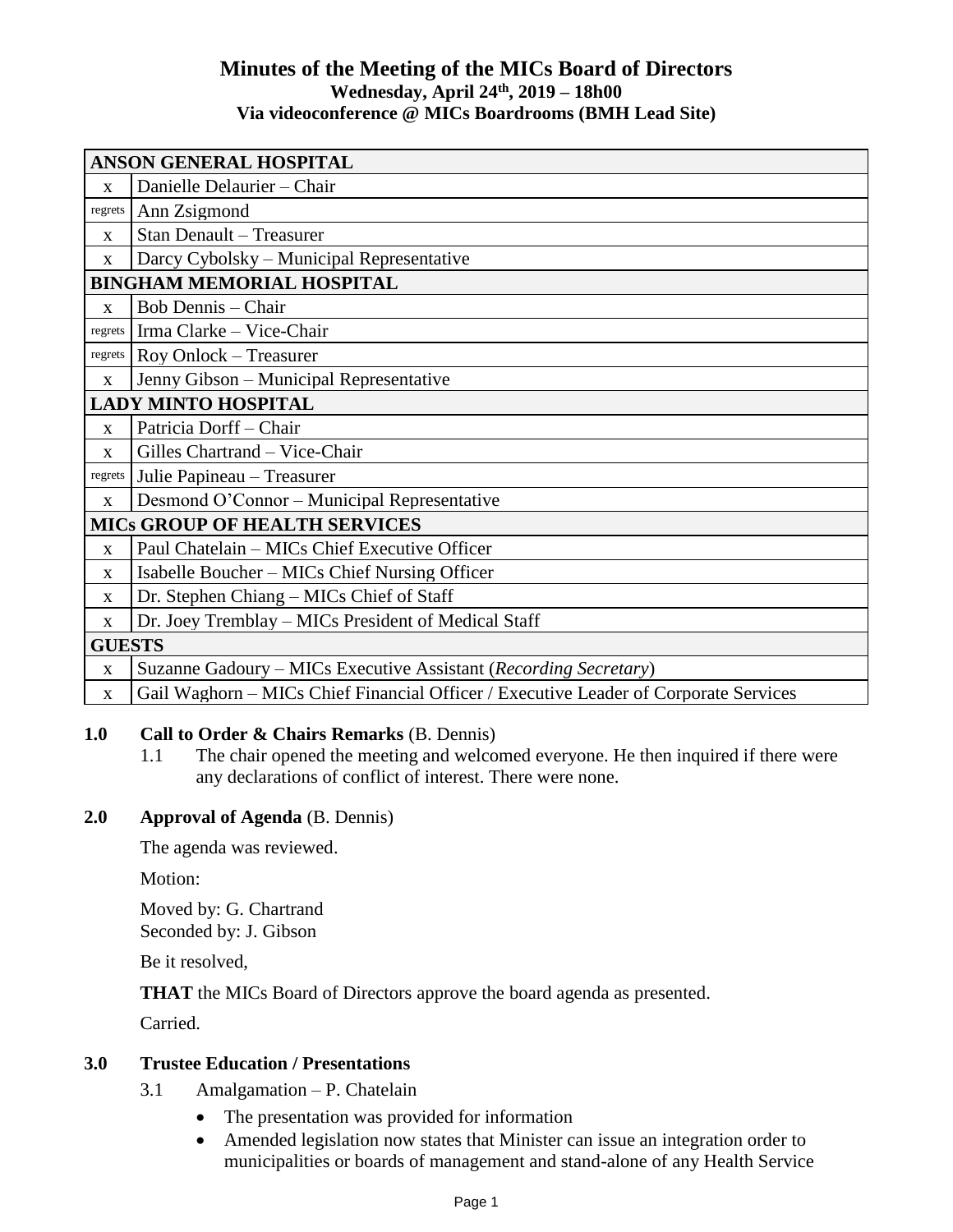Providers to coordinate services with or partner with another person/entity funded by the Ministry.

**Pros:** further cost savings  $\sim$  \$75K annually; one balanced budget; reduce duplication – 1 budget, 1 QIP, etc.; one site – one local collective bargaining agreement; improved staff recruitment and retention; stronger voice at the regional level; trust monies of each hospital are protected through reserves

**Cons:** *once completed, cannot be reversed; each of the respective liabilities become a joint liability; existing Board must dissolve first, then board members need to apply to the new organization.*

- **Savings:** *Accreditation & Northern Supply Chain fees ~ \$20K; savings in overtime wages ~ at least \$50K; audit fees ~ \$5K; non-financial savings – 1 budget, financial statement, HSAA, QIP*
- We will need to move on this as soon as possible
- Physicians are providing full support for amalgamation.

## **4.0 Approval of Minutes (B. Dennis)**

4.1 Minutes of the MICs Board of Directors meeting held March 27<sup>th</sup>, 2019 were provided for information.

Motion:

Moved by: D. Delaurier Seconded by: D. Cybolsky

Be it resolved,

**THAT** the MICs Board of Directors approve the minutes of the meeting held March 27<sup>th</sup>, 2019 as presented.

Carried.

## **5.0 Follow-Up Items**

- 5.1 Review of the 2018-2019 Board Work Plan
	- The Board Work Plan was reviewed for the month of April.
	- Preparations for the CEO and Chief of Staff Performance Appraisals have been made
	- Insurance was completed in late March and implemented April  $1<sup>st</sup>$  with Marsh Insurance
	- Motion to approve insurance company will be passed at today's meeting

### **6.0 MICs Finance**

- 6.1 February 2019 Financial Statements G. Waghorn
	- Chief Financial Officer gave a quick review of the financial statements for all sites
	- For these statements, all the deferred MOH global operating revenue was recognized which increased the operating surplus of each corporation from Q3 reporting. Amounts recognized into income: BMH - \$300,000 AGH - \$200,000 LMH - \$300,000

**BMH:**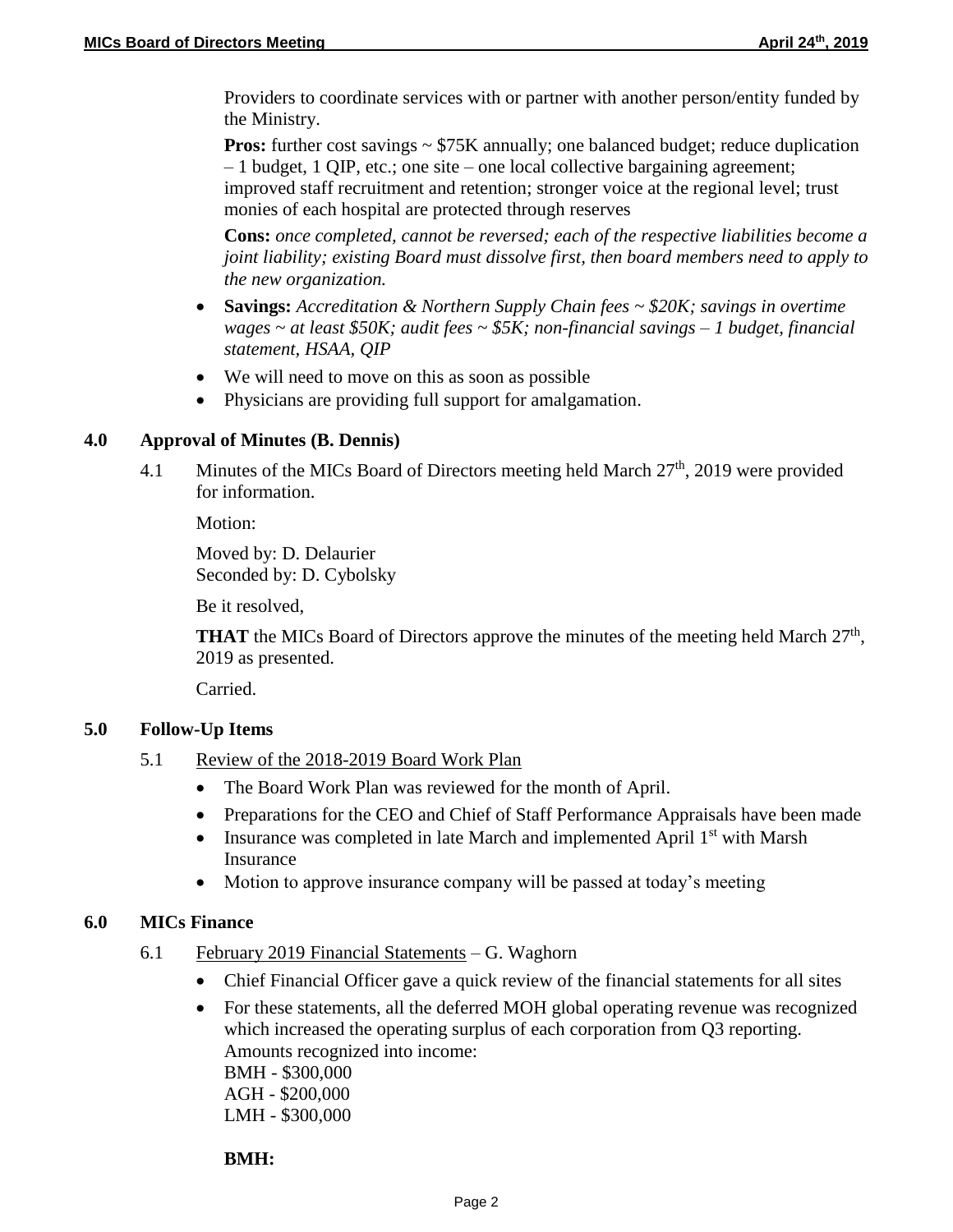- Surplus of \$502,648
- Major revenue variances
	- o Under budget in OHIP revenue due to reduced OP activity (~\$60,000)
	- o Investment income recognized \$62,236
	- o Hospice Funding of \$105,000 budgeted under MOH funding but subsequently told we must report under other funding. This is the other major variance in Miscellaneous Revenue
- Major Expenditure Variances
	- o Salaries unfilled physio position
	- o NUPT \$47,000
	- $\circ$  Lab Supply Costs under budget by  $\sim$ \$80,000 activity
	- $\circ$  Medical supplies and drugs under budget by  $\sim $100,000$  activity

Essentially we are seeing that variable revenue and costs are lower due to low activity in the hospital.

## **AGH:**

- Surplus of  $$258,351$
- Major revenue variances
	- o Under budget in OHIP revenue due to lower than anticipated OP revenue  $(*\$40,000)$
	- o Investment income recognized \$450,000
	- o Hospice Funding of \$105,000 budgeted under MOH funding but subsequently told we must report under other funding. This is the other major variance in Miscellaneous Revenue.
- Major Expenditure Variances
	- o Salaries unfilled budgeted hours in nursing, offsetting overtime costs; lab under budget in callback due to POCT
	- o NUPT \$90,000
	- o Lab Supply Costs over budget by ~\$100,000 costs associated with POCT ( decrease in salaries but increase in supplies, net savings  $=$  ~\$50,000
	- o Plant over budget by \$110,000
	- $\circ$  Medical supplies and drugs under budget by ~\$50,000. Essentially, we are seeing that variable revenue and costs are lower due to low activity in the hospital.

# **LMH:**

- $\bullet$  Surplus of \$615,899
- Major revenue variances
	- o Under budget in OHIP revenue due to lower than anticipated OP revenue  $(*\$75,000)$
	- o Investment income recognized \$165,000
	- o Hospice Funding of \$105,000 budgeted under MOH funding but subsequently told we must report under other funding. This is the other major variance in Miscellaneous Revenue
- Major Expenditure Variances
	- o Salaries nursing ~\$350,000 under budget surgical and flex staffing not utilized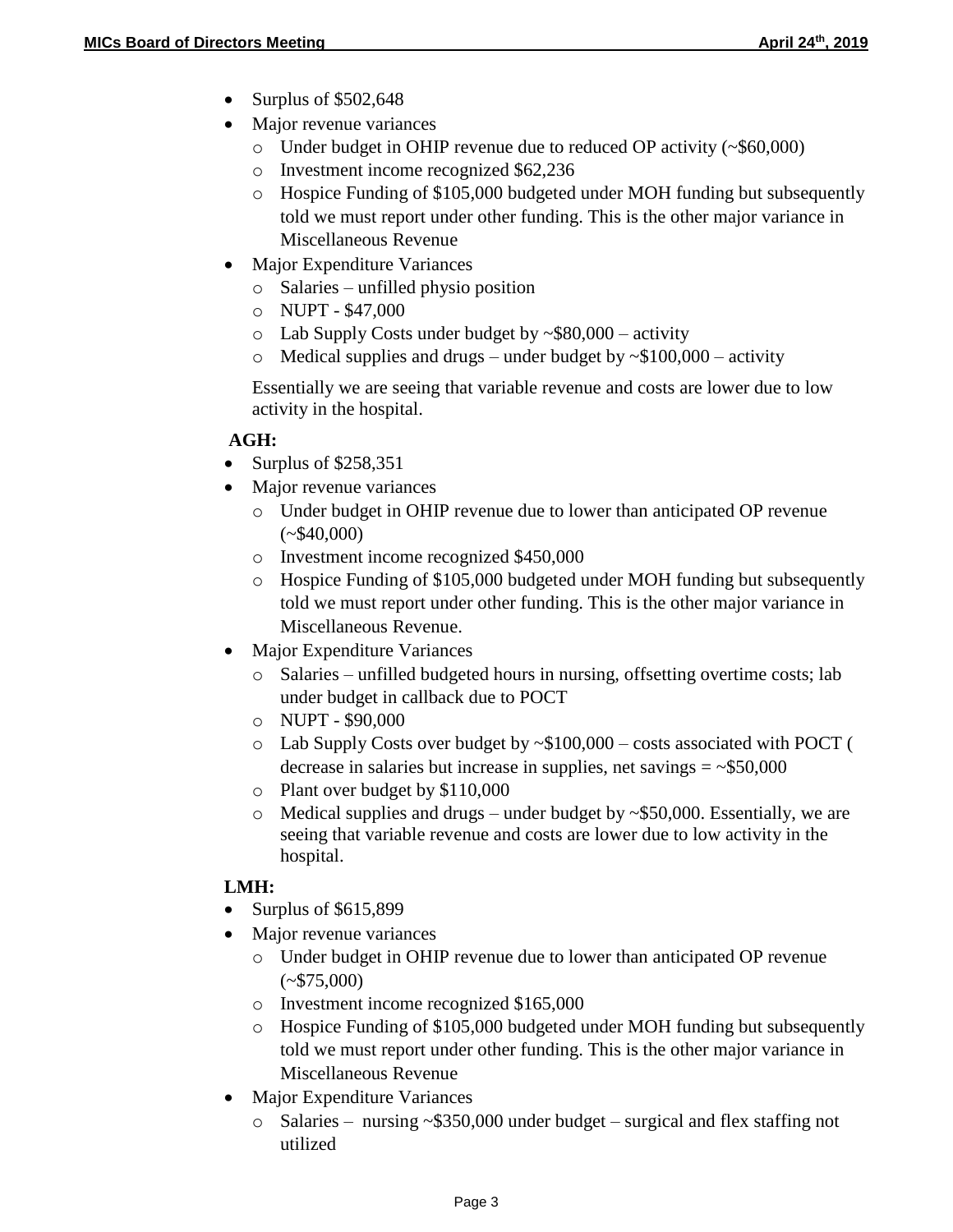- Physiotherapist not hired
- Under budget in lab and x ray  $(\$50,000$  collectively)
	- o NUPT \$90,000
	- o Medical supplies and drugs no major variance

Equipment Amortization over budget by \$89,000 but yearend may result in some adjustment of that.

Motion to approve February 2019 Financial Statements Moved by: D. O'Connor Seconded by: J. Gibson

Be it resolved,

**THAT**, the MICs Board of Directors approve the February 2019 Financial Statements for Bingham Memorial Hospital, Anson General Hospital and Lady Minto Hospital as presented.

Carried.

- 6.2 HIRF & Capital Budget Review G. Waghorn
	- There are two components to capital equipment and infrastructure
	- Infrastructure capital projects per site are:
	- AGH: oil tank replacement project; will have to return some HIRF funding because it wasn't completed before March 31<sup>st</sup>, 2019 deadline
	- $\bullet$  BMH: generator replacement will be completed by April 30<sup>th</sup>
	- LMH: lab renovation tender went out; closed April 18, 2019; applications are being reviewed

### **7.0 Presentations/Reports** (B. Dennis)

- 7.1 Chief Executive Officer Report: (P. Chatelain)
	- The report was provided for information.
	- The CEO provided the following overview:
		- o Initial soil samples results are in; not ideal but better than current site; meeting with engineers and architect later this month; preliminary recommendation is to pre-load site prior to development; this will be less expensive than current site but will take a year to settle.
		- o SCM Fundraising Committee is planning annual lobster dinner on May 25, 2019.
		- o Provincial budget announced on April 11, 2019. Hospitals to receive 2% increase, however, we believe a lot of this has already been allocated; will be receiving funding letters very soon identifying actual allocation; no mention of any HIRF or small hospital transformation funding.
		- o LMH roof is complete; AGH and BMH generators are near completion.
		- o aggressively recruiting for 6 physicians and 1 general surgeon; attended two recruitment fairs in April - General Surgery conference and Society of Rural Physicians of Canada conference; there was a lot of interest but nothing firm at this point; will be following up with some potential candidates.
		- o CEO attended Premier's Council Regional Engagement session in Sudbury on April 11<sup>th</sup> which was a focus group organized by Dr. Rueben Devlin to discuss strategies to end hallway medicine. There was a lot of discussion on Ontario Health Teams as well.
		- o An open forum in Iroquois Falls will be scheduled sometime in June once we have more information on the SCM redevelopment.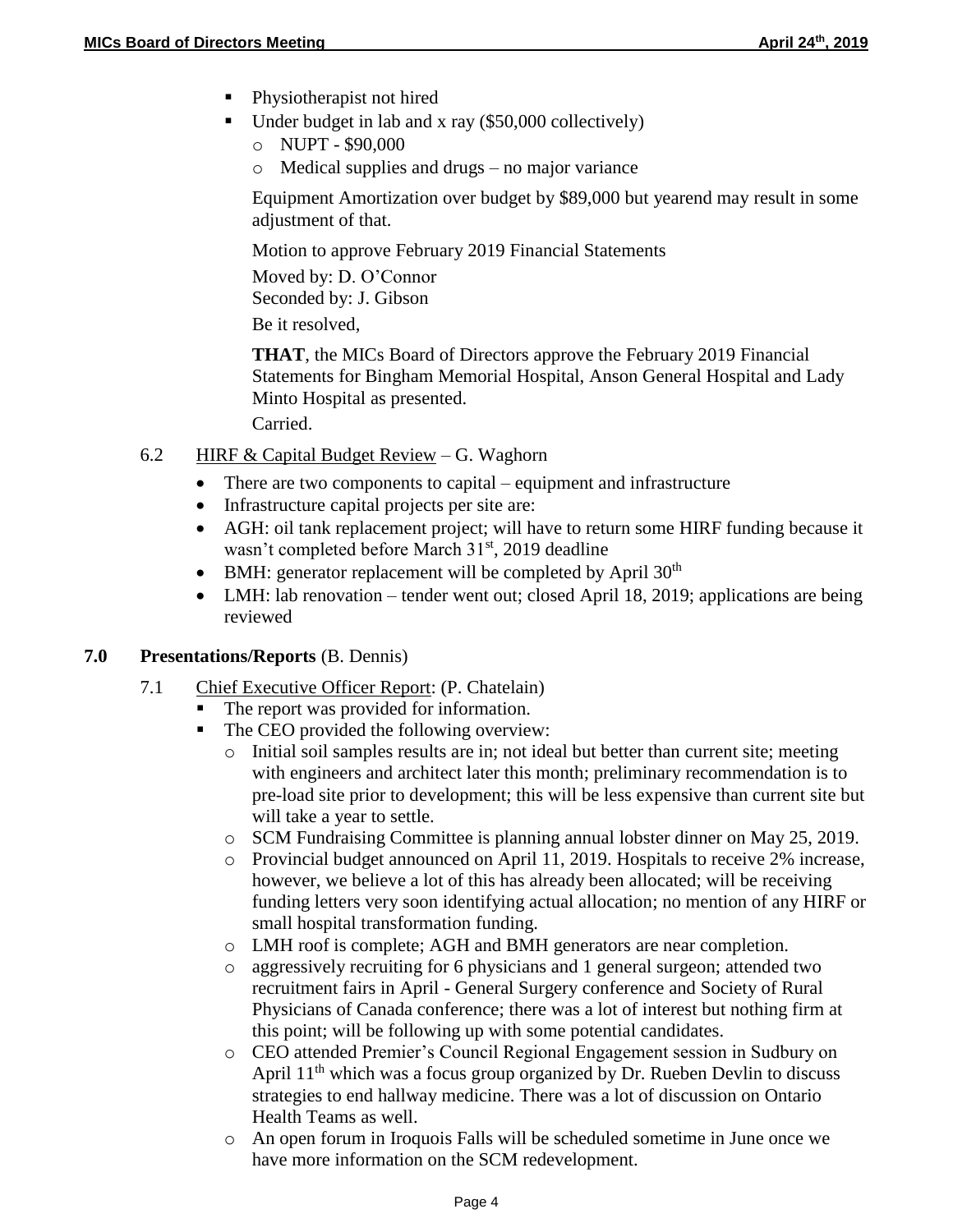- Board Members were invited to ask questions.
- 7.2 Chief Nursing Officer Report: (I. Boucher)
	- The CNO provided the following overview:

## **Quality, Risk and Patient Safety**

- $\circ$  New EMS deployment strategy implemented on March 25<sup>th</sup>
- $\circ$  QIPs were submitted on March 27<sup>th</sup>
- $\circ$  Working on two unmet criteria from Accreditation survey due July 30<sup>th</sup>, 2019
- o Received one time funding (reimbursement for Non-Urgent Patient Transfers)

### **Nursing**

- o AGH/BMH Patient Care Manager position has been filled.
- o Revised inpatient, outpatient experience surveys implemented on April 1st.
- o Continue to schedule one to one meetings with nursing team at each site.
- o Staffing challenge at each site due to transferring to other sites, sick leaves, resignations, maternity leaves, etc.; some positions have been filled and job posting are posted for others; staff have been doing an excellent job filling available shifts.
- o Attended a nursing fair at Northern College; returned with 12 resumes
- o Increase in census and acuity at all sites; Complex Continuing Care beds are full at each site with patients awaiting services elsewhere (ALC); AGH and LMH also have acute care beds with ALC patients.
- o Panic alarms have been installed at AGH and BMH; these are used by staff working alone (ER/OTN) as well as for staff doing 1:1 observations
- $\circ$  New bariatric room was created at BMH and fitted with new bed & bariatric chair
- o LMH operating room closed 2 weeks in February and 2 weeks in March; remains closed as we continue to recruit for a general surgeon or locum surgeon.
- o Real-time patient experience surveys being conducted weekly/every two weeks by LMH Patient Care Manager.
- o Another RN has completed chemotherapy training and provides relief for vacation
- o Positive feedback received for new seating in reception area.

## **Pharmacy Services**

- o Third Pharmacy Technician has been hired.
- o Actively recruiting for a Pharmacist
- o North West Tele-Pharmacy to provide coverage until another pharmacist is hired.
- Board members were invited to ask questions.

## **8.0 Medical Staff** (Dr. S. Chiang)

- 8.1 Chief of Staff Report:
	- The report was provided for information.
	- Topics covered were:
		- o **Teaching of Medical Learners**
			- A Final Year Family Medicine Resident from McMaster University will be doing a two-month rotation (May-June, 2019) at Anson General Hospital under the preceptorship of Dr. Stephen Chiang.
			- A NOSM fourth-year medical student will be doing a two-week placement (April 23 to May 5) at the Lady Minto Hospital under the preceptorship of Dr. Joey Tremblay.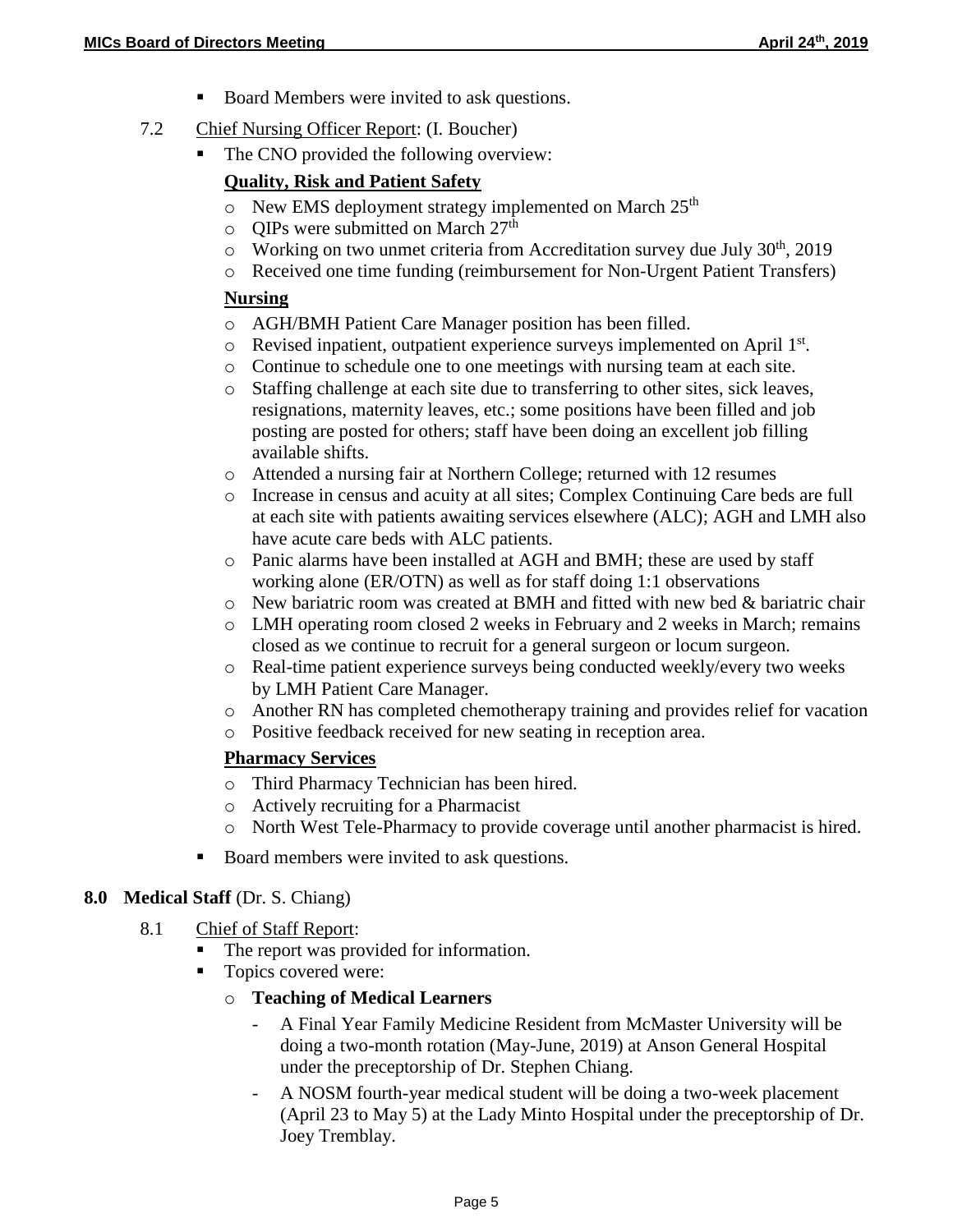## o **MICs Amalgamation**

- Paul made a presentation outlining pros and cons of MICs amalgamating at the MAC on April 17, 2019.
- Physicians all agreed that MICs should amalgamate ASAP.
- MAC on April 17, 2019 approved a motion to endorse MICs amalgamation.

# o **Provincial Government's Health Reform**

- The Provincial Government released a document "Ontario Health Teams: Guidance for Health Care Providers and Organizations".
- This document outlines a readiness assessment process through which groups of providers and organizations will be confirmed as Ontario Health Team Candidates and will begin implementation.
- Timmins & District Hospital has been inviting nearby providers and organizations to join them to form a Health Team. MICs, Iroquois Falls Family Health Team and Cochrane Family Health Team have showed interest in having further discussion with Timmins & District Hospital.

## o **Recruitment of Medical Staff Update**

- Paul, Dr. Bruno and the Executive Directors of the Iroquois Falls Family Health Team and Cochrane Family Health Team attended this year's annual conference by the Society of Rural Physicians of Canada in Halifax. The MICs booth was well attended.
- It was suggested that a Recruitment Committee be formed. Dr. Bruno and Paul will establish a Recruitment Committee soon.

## 8.2 Minutes of the Medical Advisory

Minutes of the meeting held March  $20<sup>th</sup>$ , 2019 were provided for information.

## **9.0 LHIN / MOHLTC Business** (P. Chatelain)

- 9.1 MOHLTC Guidance for Health Care Providers and Organizations
	- Document was provided for information
	- It sets out the process for the Ministry of Health and Long-Term Care's open invitation to providers across the full continuum of care to come together and demonstrate their readiness to become Ontario Health Teams - groups of providers and organizations that are clinically and fiscally accountable for delivering a full and coordinated continuum of care to a defined geographic population.
	- It is designed to guide groups of health care providers and organizations in becoming Ontario Health Teams; describes components of the model, expectations for Ontario Health Teams at maturity and readiness criteria. There is an assessment process to enable all Ontario's health providers to improve readiness and eventually become an Ontario Health Team.
	- The intent of the Ontario Health Team model is to alleviate constraints and allow providers to deliver better, faster, more coordinated and patient-centered care.
	- 32 health teams will be replacing the LHINs
- 9.2 Local Health Team Memo
	- Document was provided for information
	- Province of Ontario will be seeking expressions of interest from Ontario's estimated 1,800 health service providers to create between 30 and 50 "Local Health Teams" that shall constitute "integrated care delivery systems"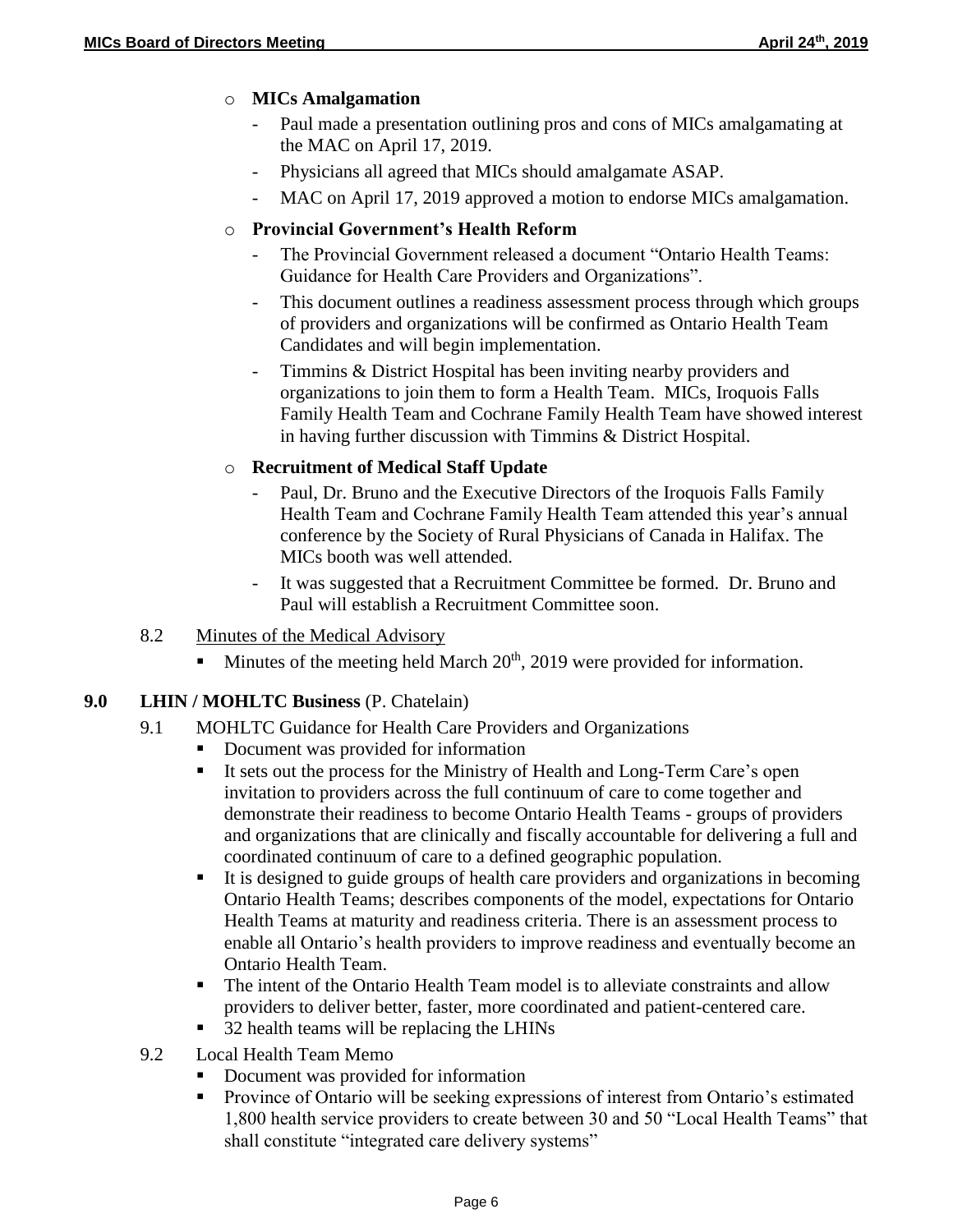- **Health Sciences North (HSN) is coordinating an Expression of Interest submission to** create a Local Health Team and is inviting the MICs Group of Health Services to join their submission; local hospital or other locally-determined health service provider would facilitate the collaboration between health service providers in that municipality.
- A community discussion was held April  $17<sup>th</sup>$  at Laurentian University to share perspectives on the formation of a Local Health Team in, and perhaps beyond, Greater Sudbury, and to discuss a collective plan of action for moving this process forward.
- HSN and TDH both approached MICs to support their proposal to form an Ontario Health Team; Sensenbrenner has also put in an application; there will only be 32 health teams for all of Ontario
- Many organizations are reaching out to various other organizations to partner with them; MICs needs to be on board with this

## **10.0 MICs Quality Committee** (I. Boucher)

- 10.1 Quality Committee Minutes
	- $\blacksquare$  N/A
- **11.0 Site Business** (B. Dennis)
	- 11.1 Anson General Hospital:
		- Hospital Improvement Plan
			- Submitted \$520,000 deficit to the LHIN with 0% funding
			- CFO prepared a plan to balance the budget
			- Reviewed all departments and services; most changes will not impact patient experience; no staff layoffs; savings in equipment maintenance and operating costs
			- Total projected savings \$322,620.71 with \$72,664.55 left to recover

Motion:

Moved by: S. Denault Seconded by: D. Cybolsky

Be it resolved,

**THAT** the AGH Board of Directors approve the Hospital Improvement Plan for Anson General Hospital as presented.

Carried.

 Approval of change in signatory authorization for the SCM Trust Account Motion:

Moved by: D. Delaurier Seconded by: S. Denault

Be it resolved,

**THAT** the AGH Board of Directors approve the removal of Kelly Baxter and add Aranka Pataki as the new signatory for the South Centennial Manor Trust Account as presented.

Carried.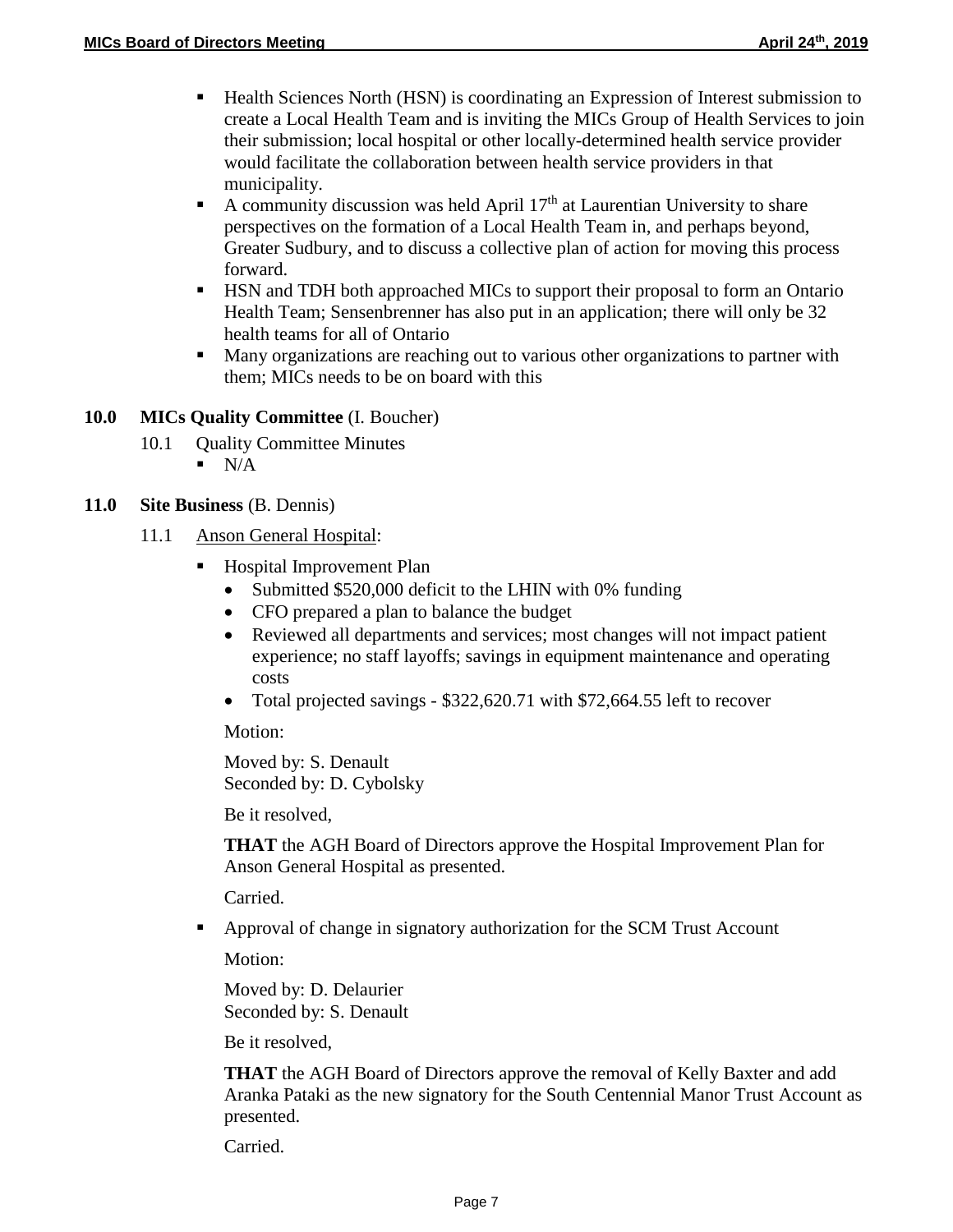- 11.2 Bingham Memorial Hospital:
	- Approval to open a Comfort Allowance Account for Rosedale. As quorum requirements were not met for this meeting, it was decided that voting would be done by email the next day.

Motion:

Moved by: B. Dennis Seconded by: I. Clarke

Be it resolved,

**THAT** the BMH Board of Directors approve the motion to open a Comfort Allowance Account at the Caisse in Matheson since CIBC is closing as presented. Carried.

- 11.3 Lady Minto Hospital:
	- $\blacksquare$  N/A

### **12.0 Partnership Business** (Bob Dennis)

- 12.1 March 2019 Board Effectiveness Survey Results
	- 15 out of 15 surveys were submitted.

### 12.2 April 2019 Board Effectiveness Survey

The survey was emailed via Survey Monkey.

### 12.3 Approval of Insurance Renewal

 As per the recommendation of Northern Supply Chain, the insurance contract was tendered to Marsh Canada Ltd.; saving \$40,000 in brokerage fees

Motion:

Moved by: P. Dorff Seconded by: J. Gibson

Be it resolved,

**THAT** the MICs Board of Directors approve Marsh Canada Ltd. as the insurance broker for the MICs Group of Health Services as presented.

Carried.

## **13.0 Board Committee Minutes**

13.1 N/A

### **14.0 In Camera**

14.1 N/A

### **15.0 MICs News** (B. Dennis)

• April 2019 MICs Newsletter was provided for information.

### **16.0 Next Meeting Date** (B. Dennis)

- Wednesday, May  $22<sup>nd</sup>$ , 2019 at 6:00 p.m. (AGH Lead Site)
- **17.0 Upcoming Meeting Dates**